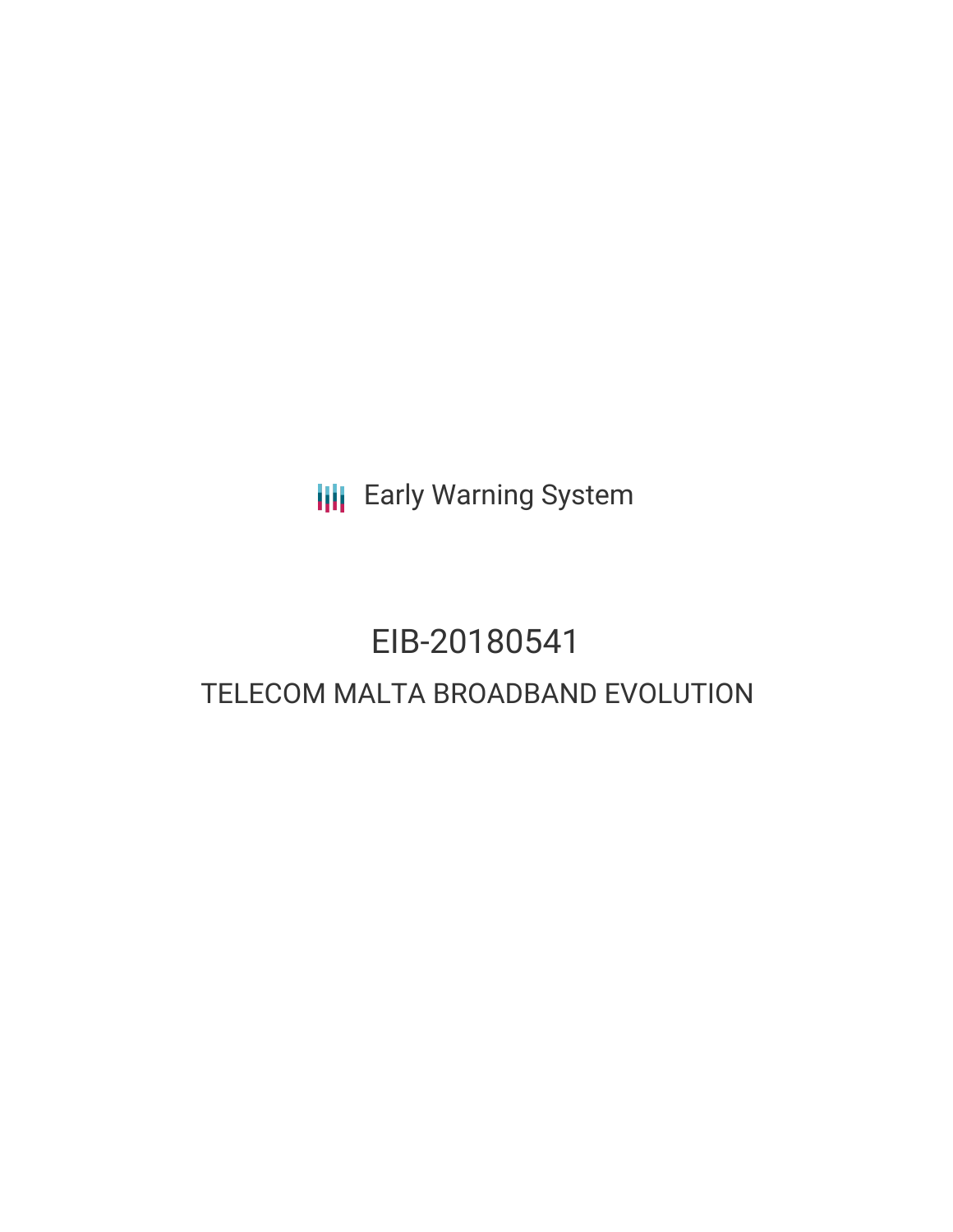

#### **Quick Facts**

| <b>Countries</b>               | Malta                          |
|--------------------------------|--------------------------------|
| <b>Financial Institutions</b>  | European Investment Bank (EIB) |
| <b>Status</b>                  | Proposed                       |
| <b>Bank Risk Rating</b>        | U                              |
| <b>Borrower</b>                | GO PLC                         |
| <b>Sectors</b>                 | Communications                 |
| <b>Investment Type(s)</b>      | Loan                           |
| <b>Investment Amount (USD)</b> | $$34.66$ million               |
| <b>Project Cost (USD)</b>      | $$69.33$ million               |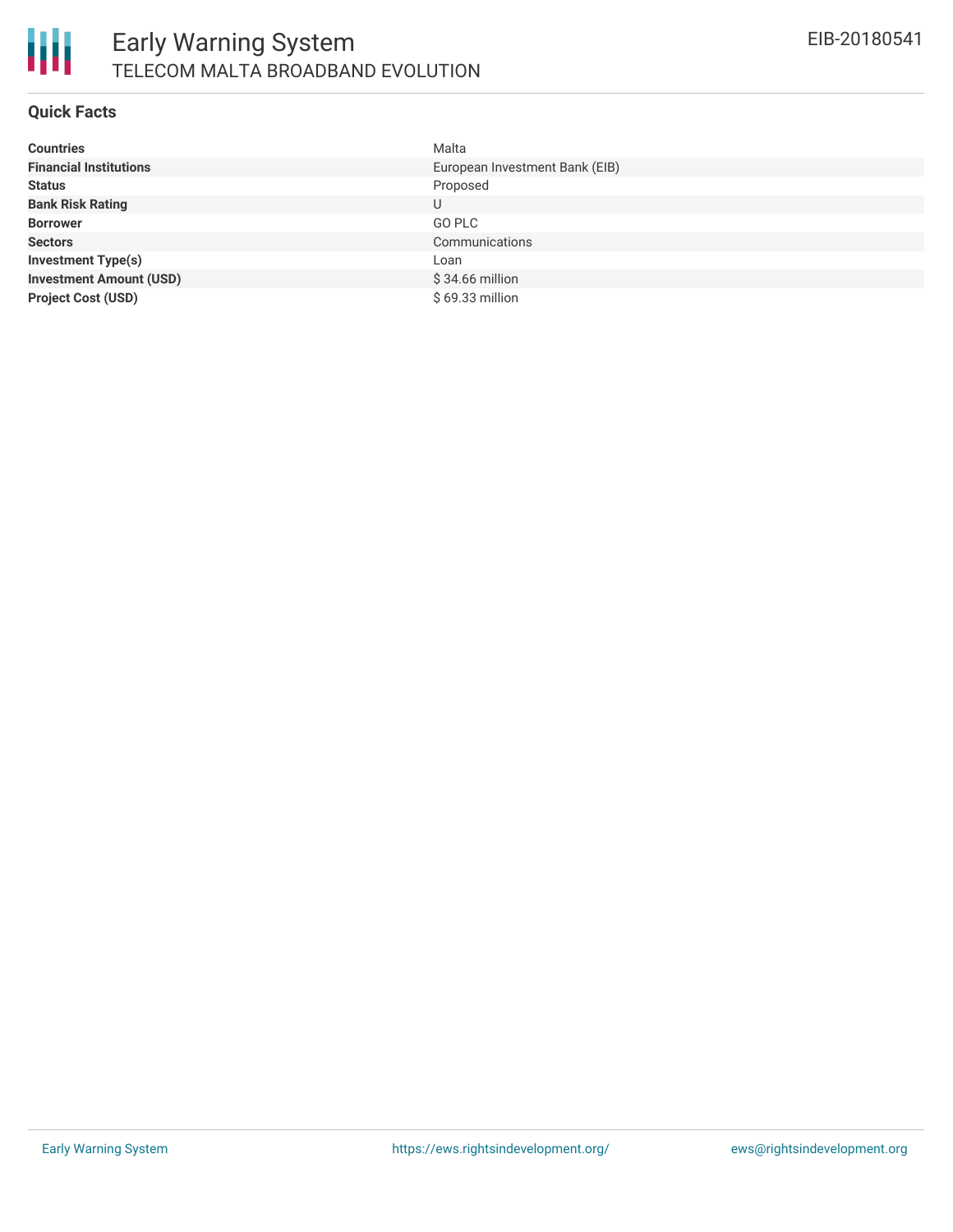

#### **Project Description**

According to Bank documents, this project provides financing for investments to increase the availability and quality of mobile and fixed high-speed broadband services in Malta.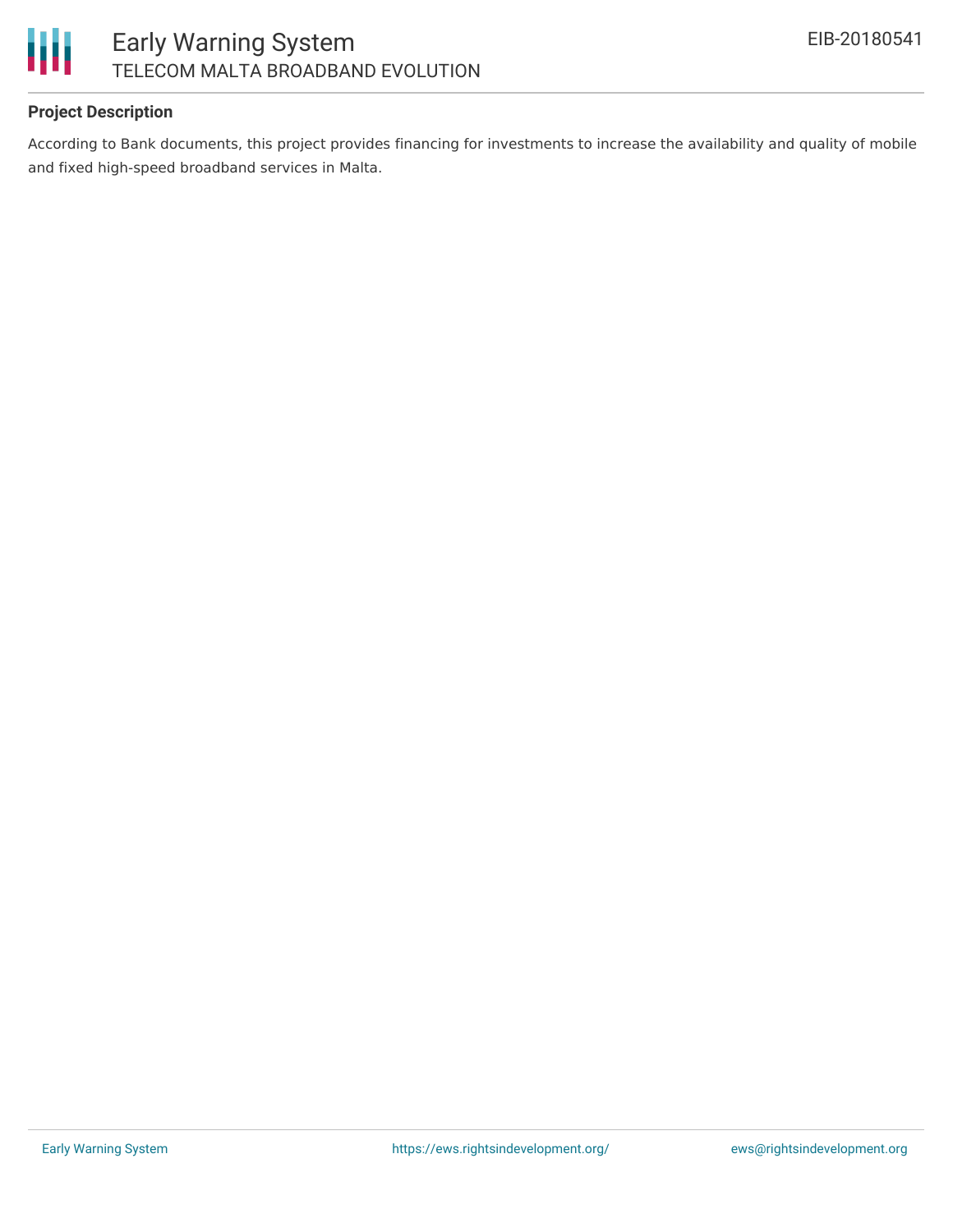# 朋

### Early Warning System TELECOM MALTA BROADBAND EVOLUTION

#### **Investment Description**

European Investment Bank (EIB)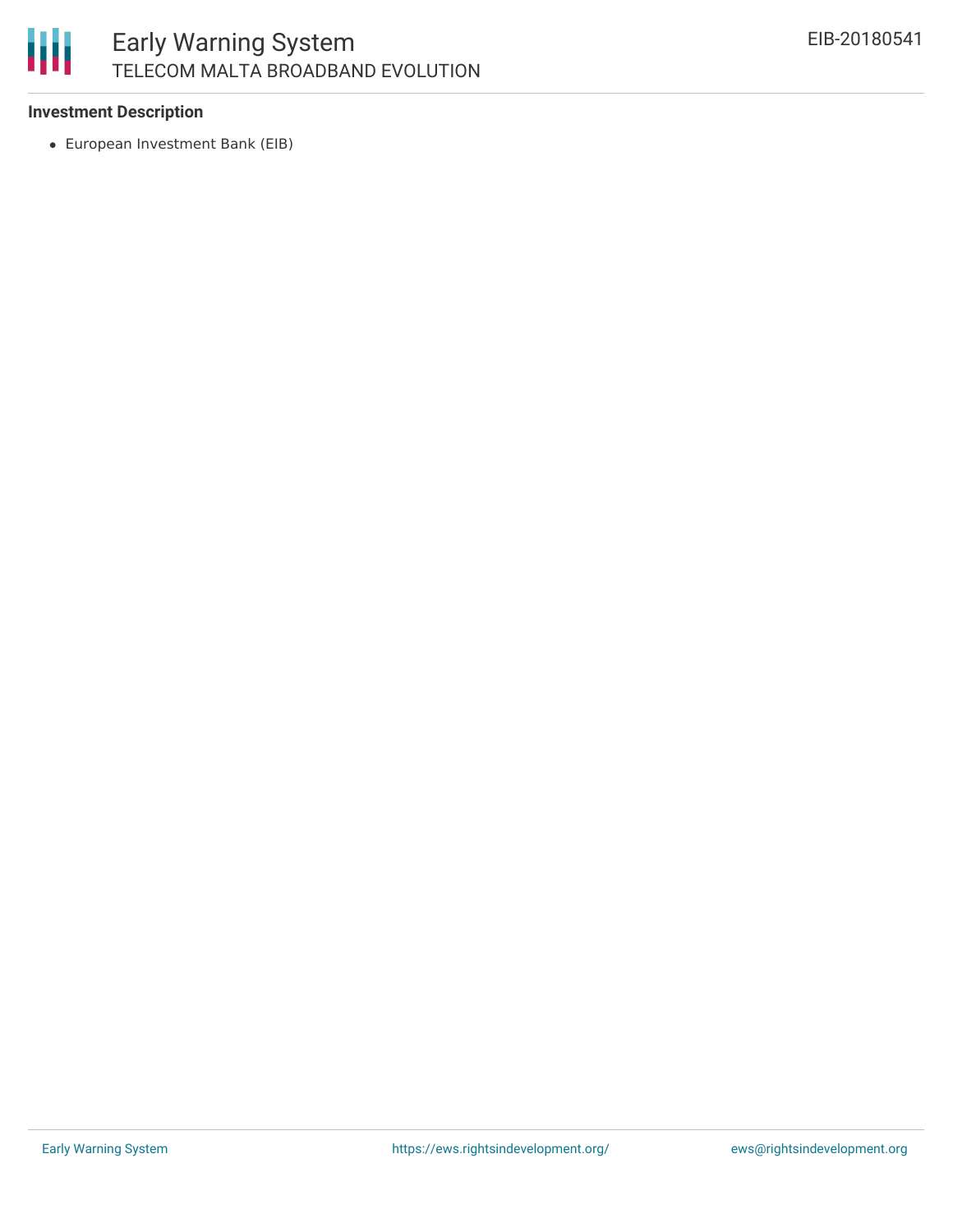# 冊

### Early Warning System TELECOM MALTA BROADBAND EVOLUTION

| <b>Private Actor 1</b>   | <b>Private Actor</b><br>Role | <b>Private Actor</b><br>1 Sector | <b>Relation</b>          | <b>Private Actor 2</b> | <b>Private Actor</b><br>2 Role | <b>Private Actor</b><br>2 Sector |
|--------------------------|------------------------------|----------------------------------|--------------------------|------------------------|--------------------------------|----------------------------------|
| $\overline{\phantom{0}}$ | $\overline{\phantom{a}}$     | $\,$                             | $\overline{\phantom{0}}$ | GO D.I.c.              | Client                         | $\overline{\phantom{0}}$         |